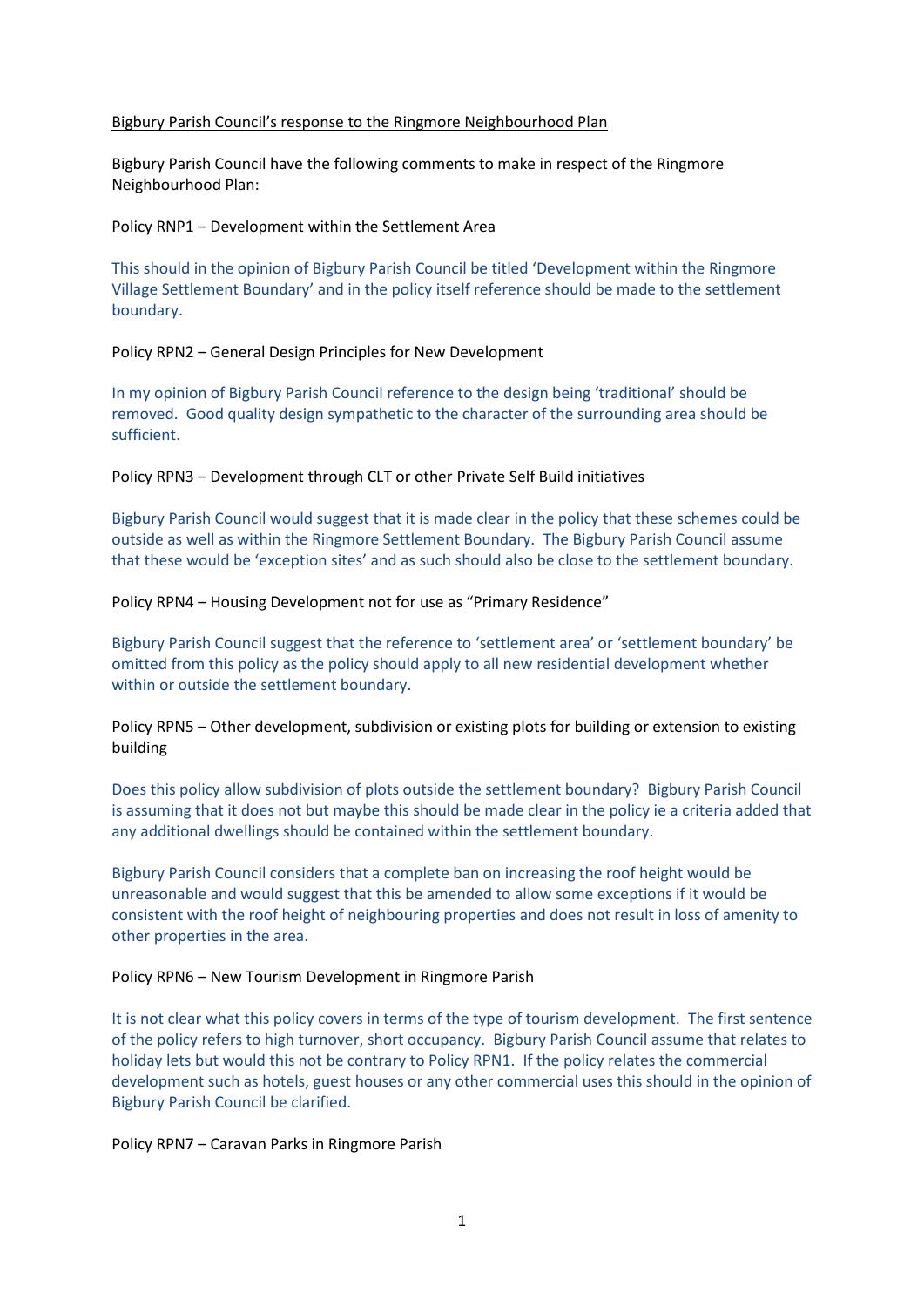#### No comment.

Policy RPN8 – Enhancement of Tourism Facilities in Ringmore

No comment.

Policy RPN9 – Employment and Business; providing employment opportunities

No comment.

Policy RPN10 – Employment & Business: agricultural development and farm diversification

No comment.

Policy RPN11 – Maintain and develop community assets

The original reference to loss of community facilities being subject to a period of appropriate marketing seems to have been deleted from this version of the Plan. Was this intentional?

Policy RPN12 - Improvement to health and wellbeing facilities

No comment.

Policy RPN13 – Area of Outstanding Natural Beauty

No comment.

Policy RPN14 - Biodiversity

No comment.

Policy RPN15 – To protect the tranquility of the environment and maintain the dark skies

No comment.

Policy RPN16 – No heading!

Bigbury Parish Council do not agree that the same weight would apply to impact on local heritage assets as it would to designated assets.

Policy RPN17 – Local Green Spaces

The NPPF states that the policy for Local Green Spaces should be similar to the policy for development in the Green Belt with the emphasis being on retaining openness. This policy should in the opinion of Bigbury Parish Council reflect the guidance set out in the NPPF.

Policy RPN18 – Maintenance or Improvement to Transport Infrastructure

No comment.

Policy RPN19 – Connectivity Infrastructure